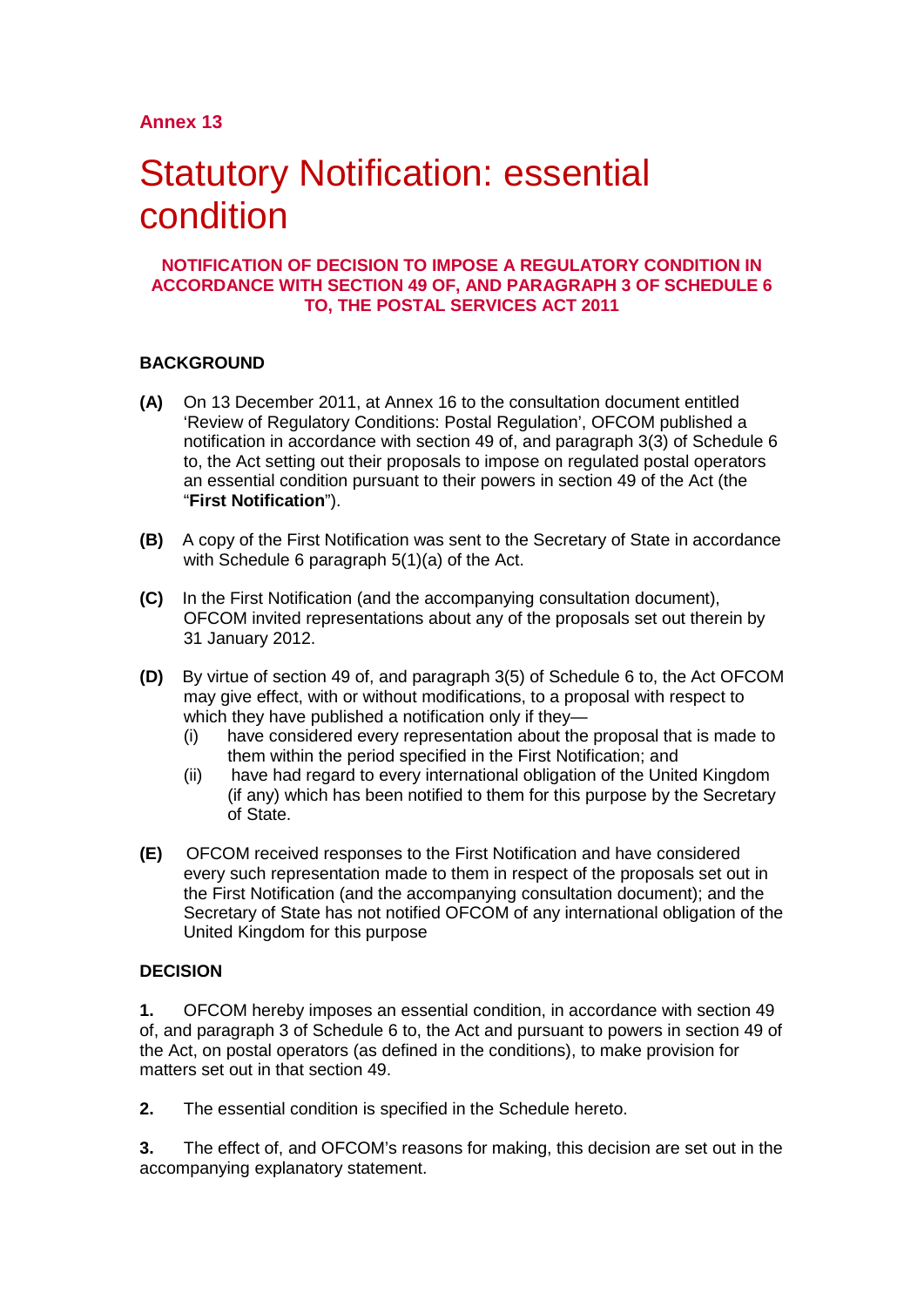# **OFCOM'S DUTIES AND LEGAL TESTS**

**4.** OFCOM is satisfied that this decision satisfies the general test in paragraph 1 of Schedule 6 to the Act.

**5.** In making this decision, OFCOM has considered and acted in accordance with its principal duty in section 29 of the Act and its general duties in section 3 of the Communications Act 2003.

# **INTERPRETATION**

- **6.** Except insofar as the context otherwise requires, words or expressions shall have the meaning assigned to them in this Notification and otherwise any word or expression shall have the same meaning as it has been ascribed for the purpose of Part 3 of the Act.
- **7.** In this Notification—
	- (a) "**Act**" means the Postal Services Act 2011 (c.5); and
	- (b) "**First Notification**" has the meaning given to it in recital (A) above.
- **8.** For the purpose of interpreting this Notification—
	- (a) headings and titles shall be disregarded;
	- (b) expressions cognate with those referred to in this Notification shall be construed accordingly;
	- (c) the Interpretation Act 1978 (c. 30) shall apply as if this Notification were an Act of Parliament.
- **9.** The Schedule to this Notification shall form part of this Notification.

**10.** Unless otherwise is stated in that Schedule, this Notification shall take effect on 1 April 2012.

#### Signed by **Daniel Gordon**

Janiel God

# **Competition Policy Director**

A person duly authorised by Ofcom under paragraph 18 of the Schedule to the Office of Communications Act 2002

# **27 March 2012**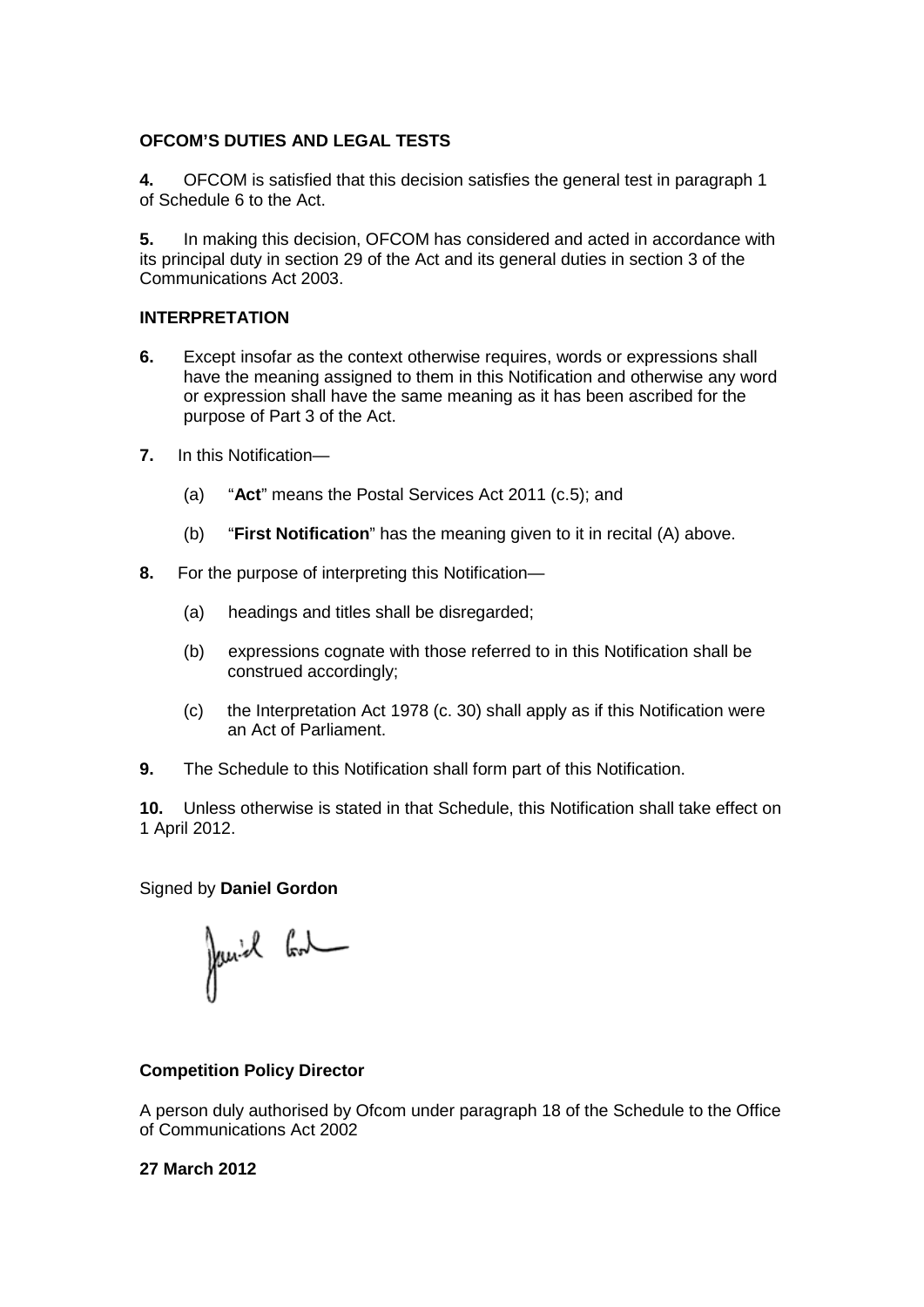# **SCHEDULE**

# **ESSENTIAL CONDITION 1**

# **1.1. Application, Definitions and Interpretation**

| E 1.1.1 | This Essential Condition shall apply to regulated postal operators. |                                                                                                                                                                                                                                                                                                                                                                                                      |
|---------|---------------------------------------------------------------------|------------------------------------------------------------------------------------------------------------------------------------------------------------------------------------------------------------------------------------------------------------------------------------------------------------------------------------------------------------------------------------------------------|
| E 1.1.2 | In this Essential Condition-                                        |                                                                                                                                                                                                                                                                                                                                                                                                      |
|         |                                                                     | (a) "Act" means the Postal Services Act 2011 (c.5);                                                                                                                                                                                                                                                                                                                                                  |
|         |                                                                     | (b) "Appointed Day" means 1 October 2011;                                                                                                                                                                                                                                                                                                                                                            |
|         |                                                                     | (c) "Code Postal Packet" means a postal packet conveyed in<br>the provision of a regulated postal service or a universal<br>service;                                                                                                                                                                                                                                                                 |
|         |                                                                     | (d) "Council" means the National Consumer Council<br>established by s.1 of the Consumers, Estate Agents and<br>Redress Act 2007;                                                                                                                                                                                                                                                                     |
|         |                                                                     | (e) "Damage" means, in relation to a Code Postal Packet, any<br>physical damage to a Code Postal Packet (other than<br>damage caused by interference or accidental damage)<br>occurring after the time of acceptance of that Code Postal<br>Packet by the relevant regulated postal operator and before<br>its delivery to the person to whom or at the premises to<br>which it is addressed;        |
|         | (f)                                                                 | "Interference" means interference with a Code Postal<br>Packet contrary to sections 83 or 84 of the Postal Services<br>Act 2000;                                                                                                                                                                                                                                                                     |
|         |                                                                     | (g) "Loss" means the physical loss of a Code Postal Packet,<br>other than as a result of:                                                                                                                                                                                                                                                                                                            |
|         |                                                                     | (a) having been stolen,                                                                                                                                                                                                                                                                                                                                                                              |
|         |                                                                     | (b) being incorrectly addressed,                                                                                                                                                                                                                                                                                                                                                                     |
|         |                                                                     | at any time after the acceptance of that Code Postal Packet<br>by the regulated postal operator and before its delivery to<br>the person to whom or at the premises to which it is<br>addressed. Save where the context otherwise indicates,<br>loss includes a failure by the regulated postal operator to<br>deliver that Code Postal Packet within 15 working days of its<br>due day of delivery; |
|         |                                                                     | (h) "Mail Integrity Code" means the document of that name<br>annexed to this Condition;                                                                                                                                                                                                                                                                                                              |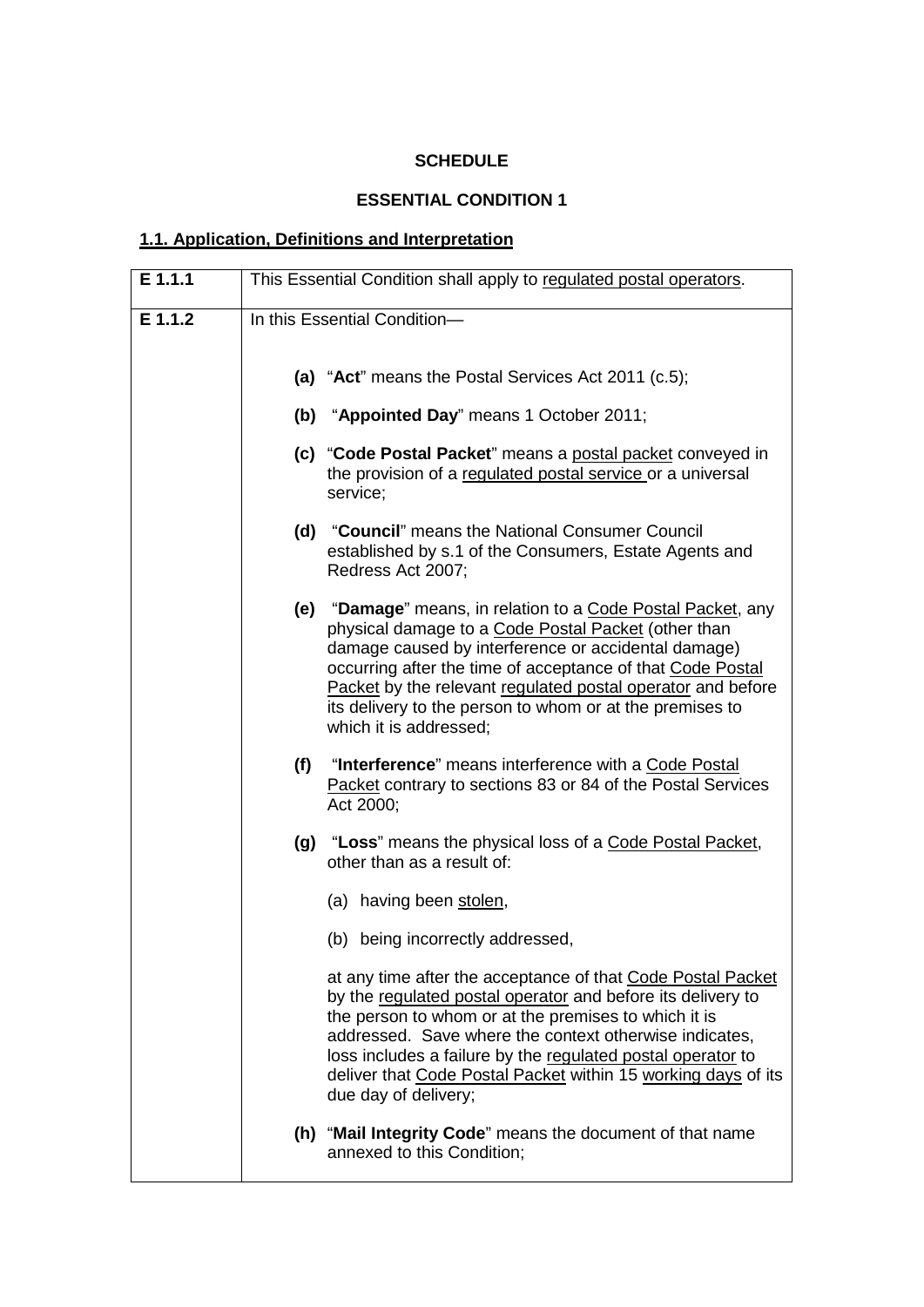| (i) | "Mail Integrity Objectives" has the meaning given by<br>paragraph 1.1 of the Mail Integrity Code;                                                                                                                                                                                                                                                                                               |
|-----|-------------------------------------------------------------------------------------------------------------------------------------------------------------------------------------------------------------------------------------------------------------------------------------------------------------------------------------------------------------------------------------------------|
| (j) | "public holiday" includes, in relation to a particular territory,<br>any day in relation to which OFCOM has by direction stated<br>that exceptional circumstances require it to be treated as a<br>public holiday;                                                                                                                                                                              |
|     | (k) "Regulated postal operator" means a postal operator<br>which provides services in relation to which, had those<br>services been carried out prior to the Appointed Day, it<br>would have been required to hold a licence under the Postal<br>Services Act 2000;                                                                                                                             |
| (1) | "Regulated postal service" means a postal service the<br>provision of which, had it been carried out prior to the<br>Appointed Day, would have required the provider to hold a<br>licence under the Postal Services Act 2000.                                                                                                                                                                   |
|     | (m) "Relevant Employees" means permanent, temporary,<br>casual or part time employees or workers (including those<br>under a contract for service), who are (or may be) involved<br>in conveying, receiving, collecting, sorting, delivering or<br>otherwise handling Code Postal Packets or who are<br>reasonably likely to have access to Code Postal Packets in<br>the course of their work; |
|     | (n) "Relevant year" means any year beginning on 1 April;                                                                                                                                                                                                                                                                                                                                        |
|     | (o) "Royal Mail" means Royal Mail Group Limited (registered<br>number 4138203);                                                                                                                                                                                                                                                                                                                 |
|     | (p) "Serious incident" has the meaning given in paragraph 2.6<br>of the Mail Integrity Code;                                                                                                                                                                                                                                                                                                    |
|     | (q) "Stolen" means misappropriated contrary to the Theft Act<br>1968;                                                                                                                                                                                                                                                                                                                           |
| (r) | "Theft" means misappropriation contrary to the Theft Act<br>1968;                                                                                                                                                                                                                                                                                                                               |
| (s) | "Working day" means any day which is not a Sunday or a<br>public holiday.                                                                                                                                                                                                                                                                                                                       |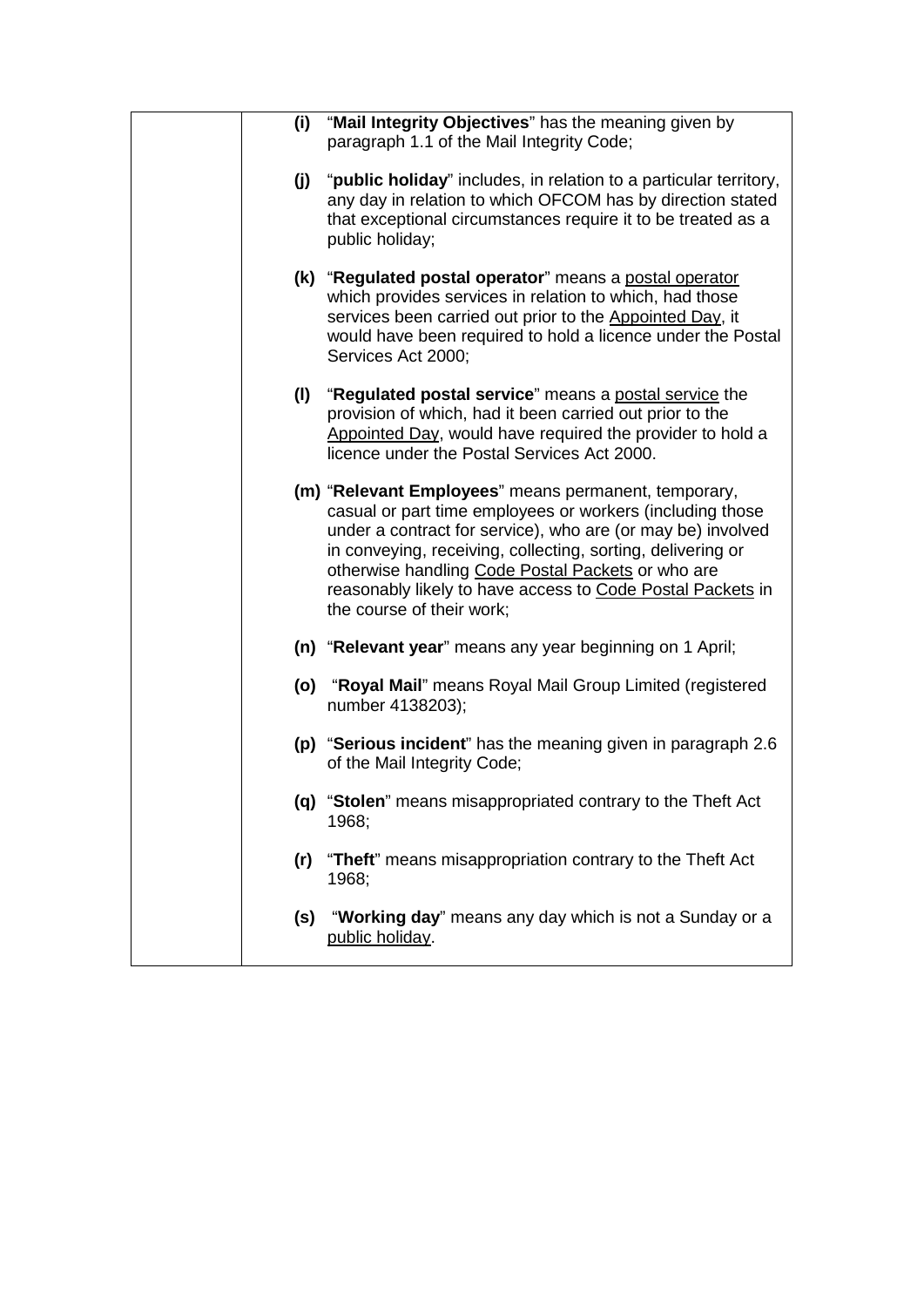| E 1.1.3 | For the purpose of interpreting this Essential Condition-                                                                                                                                                                                                                |  |
|---------|--------------------------------------------------------------------------------------------------------------------------------------------------------------------------------------------------------------------------------------------------------------------------|--|
|         | (a) except in so far as the context otherwise requires, any word or<br>expression shall have the same meaning as it has been ascribed<br>for the purpose of Part 3 of the Act <sup>1</sup> ;                                                                             |  |
|         | (b) headings and titles shall be disregarded;                                                                                                                                                                                                                            |  |
|         | (c) expressions cognate with those referred to in this Essential<br>Condition shall be construed accordingly;                                                                                                                                                            |  |
|         | (d) the Interpretation Act 1978 (c. 30) shall apply as if this Essential<br>Condition were an Act of Parliament;                                                                                                                                                         |  |
|         | (e) references to a day are references to a period of twenty-four<br>hours beginning with one midnight and ending with the next,<br>which period shall be treated to include a Saturday, a Sunday, a<br>Bank Holiday, Christmas Day, Good Friday or other public holiday |  |
|         | the following shall be deemed to be directions issued by OFCOM<br>(f)<br>agreeing that a day should be treated as a public holiday for the<br>purposes of the definition of "public holiday" in this Essential<br>Condition:                                             |  |
|         | Exceptions to Royal Mail's universal service obligation – for 26<br>December 2009 in the UK, bank holidays on Saturdays in the<br>UK, as local holidays in Northern Ireland and Scotland: a<br>decision document (Postal Services Commission, October<br>2009).          |  |

# **1.2. Obligation to comply with the Mail Integrity Code**

| $E$ 1.2.1 | Unless OFCOM otherwise consents, a regulated postal operator shall<br>at all times comply with the Mail Integrity Code.                                                                                                                                                        |  |  |
|-----------|--------------------------------------------------------------------------------------------------------------------------------------------------------------------------------------------------------------------------------------------------------------------------------|--|--|
|           | For the purposes of this Condition E 1, any consent issued and not<br>withdrawn by the Postal Services Commission prior to the Appointed<br>Day, relating to:                                                                                                                  |  |  |
|           | (a) Condition 8 of the licence held by Royal Mail under the Postal<br>Services Act 2000 immediately before the Appointed Day; or<br>(b) Condition 3 of a licence held by any other postal operator under<br>the Postal Services Act 2000 immediately before the Appointed Day, |  |  |
|           | shall be deemed to be a consent issued by <b>OFCOM</b> under this<br>Condition.                                                                                                                                                                                                |  |  |

<span id="page-4-0"></span>The sum to the term of the term of the term in the terms is provided at the end of this condition.<br><sup>1</sup> A table for information identifying such defined terms is provided at the end of this condition. This table is intended only as a guide and does not form a part of this condition. We make no representations as to its accuracy or completeness.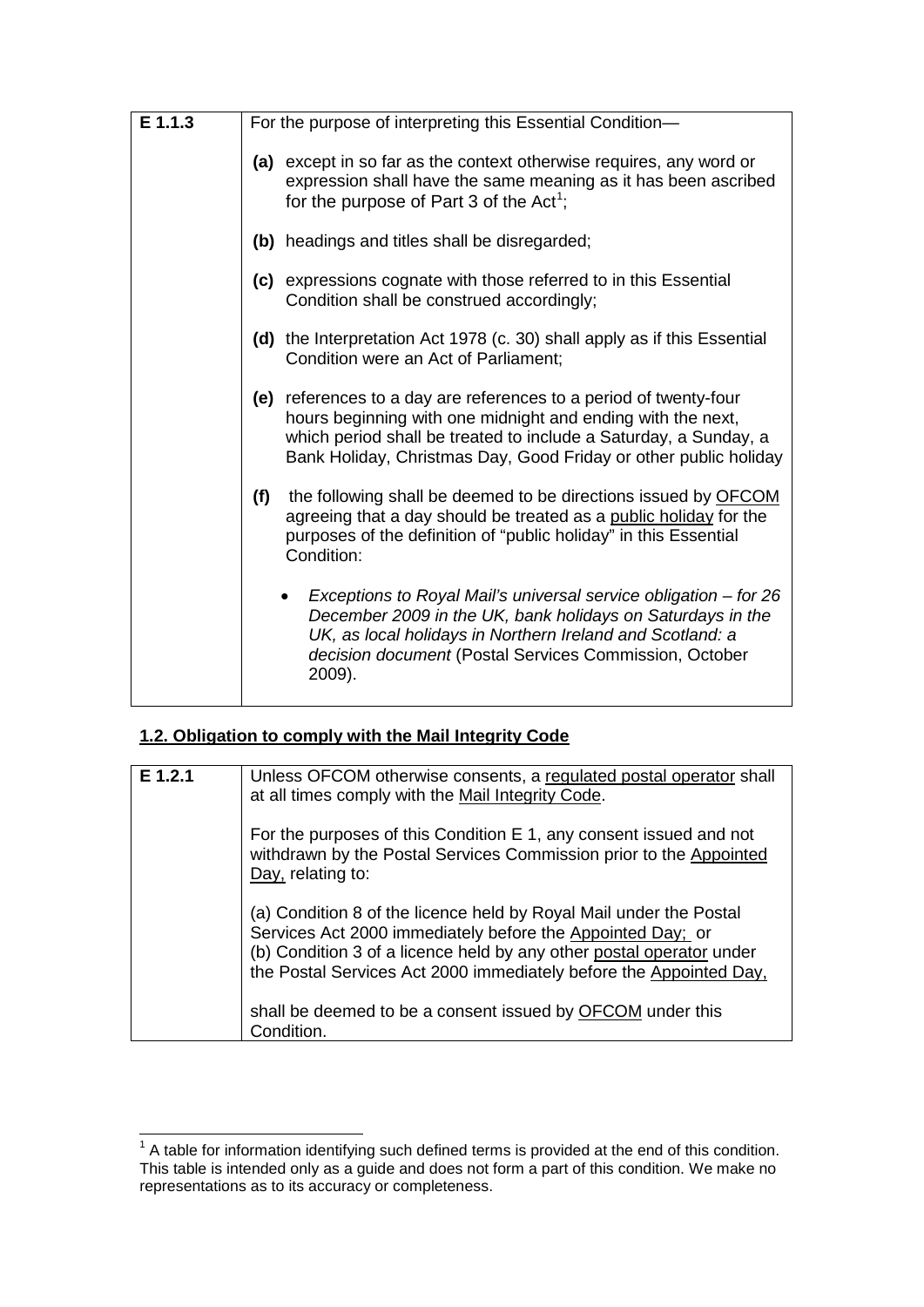# **Annex to Essential Condition 1 - Mail Integrity Code**

# **Protecting the Integrity of Mail – A Code of Practice**

# **1 Introduction**

- 1.1 This is the Code of Practice covering the protection of the integrity of mail. Its purpose is to achieve the following objectives (the "Mail Integrity Objectives"):
	- (a) minimising the exposure of Code Postal Packets to the risk of loss, theft, damage and/or interference; and
	- (b) maintaining and improving regulated postal operators' performance in respect of the matters referred to in paragraph 1.1(a).
- 1.2 This Code sets out the requirements and procedures to be followed in order to satisfy the Mail Integrity Objectives.
- 1.3 This Code applies to:
	- (a) regulated postal operators; and
	- (b) all Code Postal Packets conveyed, received, collected, sorted, delivered or otherwise handled by regulated postal operators.
- 1.4 Regulated postal operators should allocate responsibility to specific personnel within their organisations for implementation of and compliance with this Code.
- 1.5 In meeting their obligations under this Code, regulated postal operators should have due regard to the size and nature of their organisations and operations.

# **2 Definitions and rules of interpretation**

- 2.1 In this Code, unless the context requires otherwise, the words include, including and in particular are to be construed as being by way of illustration or emphasis and do not limit or prejudice the generality of any foregoing words. The singular includes the plural and vice versa.
- 2.2 Nothing in this Code is to be construed as requiring a regulated postal operator to act unlawfully (for example, by breaching employment law in meeting the recruitment and vetting requirements set out in paragraph 3 of this Code).
- 2.3 This Code shall not be interpreted in any way which is inconsistent with the Mail Integrity Objectives.
- 2.4 Where this Code requires a policy to be established, that policy must be in writing and a copy must be given to the specific personnel within the regulated postal operator's organisation who are responsible for implementation of and compliance with the policy.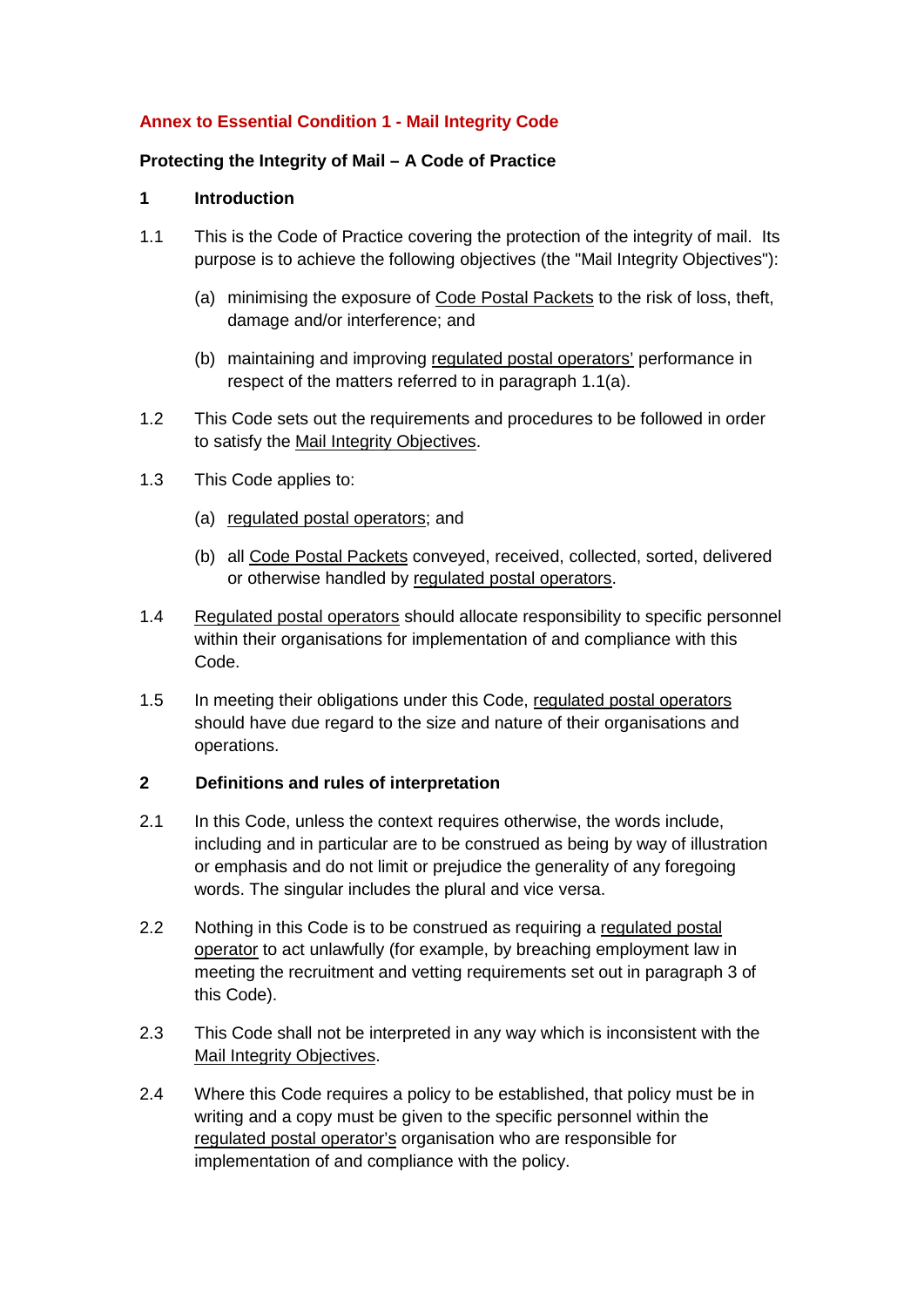- 2.5 Where this Code requires regulated postal operators to allocate responsibility to specific personnel within their organisations to be responsible for implementation of and compliance with this Code (including any policy required by this Code), the personnel responsible for implementation may be different from those responsible for compliance.
- 2.6 A **serious incident** for the purpose of this Code is an incident in relation to which the percentage of Code Postal Packets lost, stolen, damaged or interfered with in one incident exceeds 10% of the total volume of Code Postal Packets conveyed, received, collected, sorted, delivered or otherwise handled by a Relevant Employee that day.

# **3 Recruitment of Relevant Employees**

- 3.1 If a regulated postal operator employs or uses (or intends to employ or use) Relevant Employees, the regulated postal operator must:
	- (a) establish, maintain and adhere to a recruitment policy in relation to the employment or use of Relevant Employees designed to facilitate the achievement of the Mail Integrity Objectives; and
	- (b) allocate responsibility to specific personnel within its organisation for the implementation of and compliance with that recruitment policy.
- 3.2 The recruitment policy should include:
	- (a) an explanation of the jobs, roles or types of work, as the case may be, in respect of which the recruitment policy should apply;
	- (b) the types of information about a prospective Relevant Employee that the regulated postal operator requires;
	- (c) the steps that the regulated postal operator requires to be taken to satisfy itself of the identity of the prospective Relevant Employee;
	- (d) the steps which the regulated postal operator expects to be taken in order to confirm a prospective Relevant Employee's work history over at least the immediately preceding 5 years (or the entire period of that Relevant Employee's working life, if that period is shorter than 5 years);
	- (e) a requirement for prospective Relevant Employees to declare any criminal convictions or any cautions or conditional discharges for offences relating to:
		- (i) postal packets; or
		- (ii) dishonest conduct generally (in particular, theft, obtaining property by deception or fraud)

and guidelines on how any such convictions, cautions or conditional discharges declared by prospective Relevant Employees will be taken into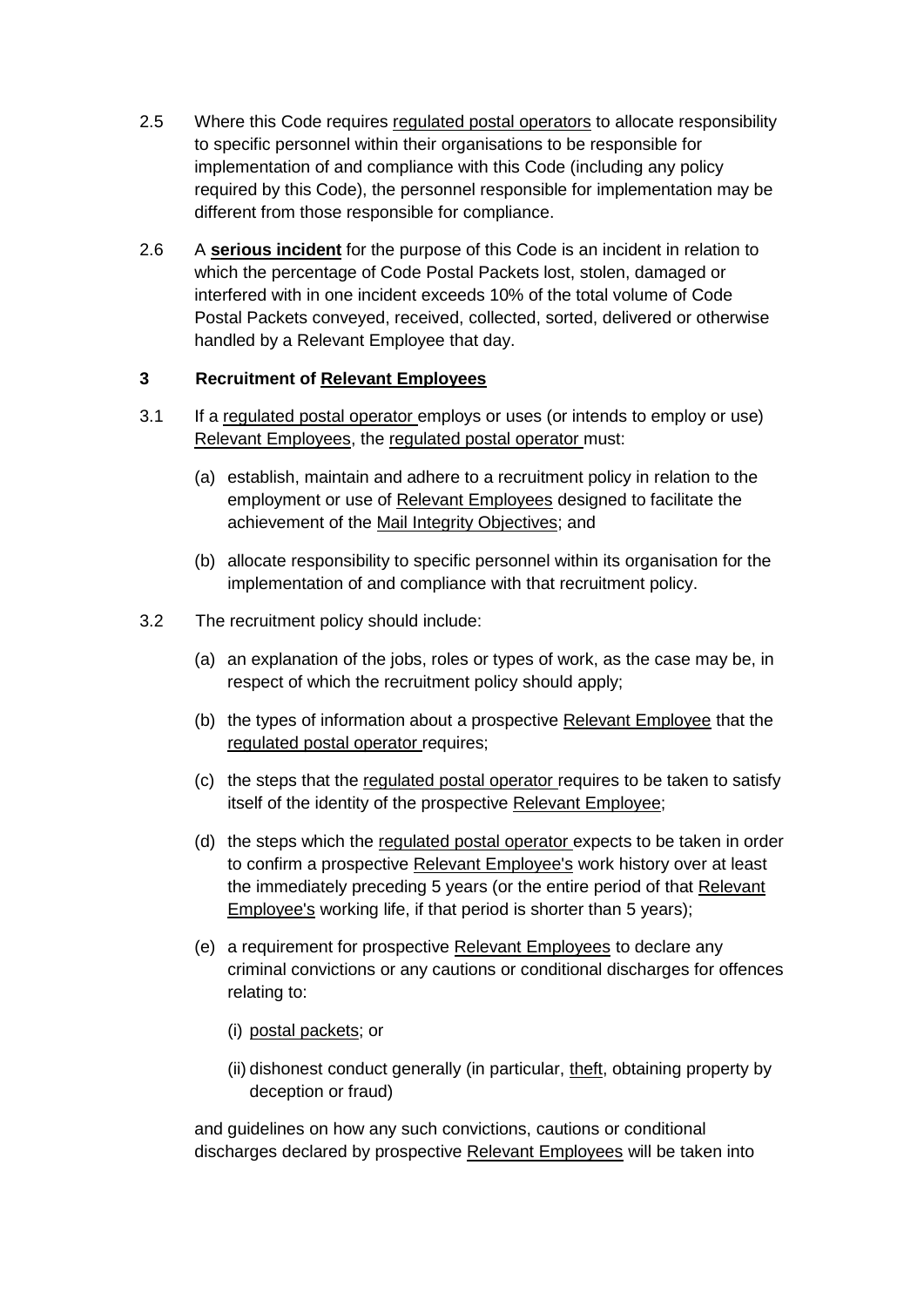consideration in deciding whether or not to employ the prospective Relevant Employee.

- 3.3 For the avoidance of doubt, in respect of any regulated postal operator's existing permanent, temporary, casual or part-time employee or worker (including those under a contract for service) who is not (or might not be) involved in conveying, receiving, collecting, sorting, delivering or otherwise handling Code Postal Packets in the course of his or her work and who is to be redeployed such that he or she will (or might be) so involved, such redeployment should be treated for the purposes of this paragraph 3 as effectively the employment or use of that individual as a Relevant Employee and be subject to the other provisions of this paragraph 3.
- 3.4 Regulated postal operators must reasonably regularly monitor implementation of and compliance with the recruitment policy.
- 3.5 Regulated postal operators must reasonably regularly review the recruitment policy and, where necessary, update or amend the policy to ensure that it continues to meet the Mail Integrity Objectives.

# **4 Training Relevant Employees**

- 4.1 If a regulated postal operator employs or uses Relevant Employees, the regulated postal operator must:
	- (a) establish, maintain and adhere to a training policy that provides for Relevant Employees to receive initial and ongoing training so as to facilitate achievement of the Mail Integrity Objectives; and
	- (b) allocate responsibility to specific personnel within its organisation for the implementation of and compliance with that policy.
- 4.2 Without prejudice to the generality of paragraph 4.1, all Relevant Employees must be informed of the provisions of sections 83 and 84 of the Postal Services Act 2000 and made aware of the seriousness of the offences detailed in those sections.
- 4.3 The training policy should include:
	- (a) the levels of training required to facilitate achievement of the Mail Integrity Objectives;
	- (b) the levels of training required according to the differing responsibilities of, and work undertaken by, Relevant Employees in relation to Code Postal Packets;
	- (c) details of the minimum level of training required;
	- (d) an explanation of how the training will be provided;
	- (e) the frequency with which training should be provided; and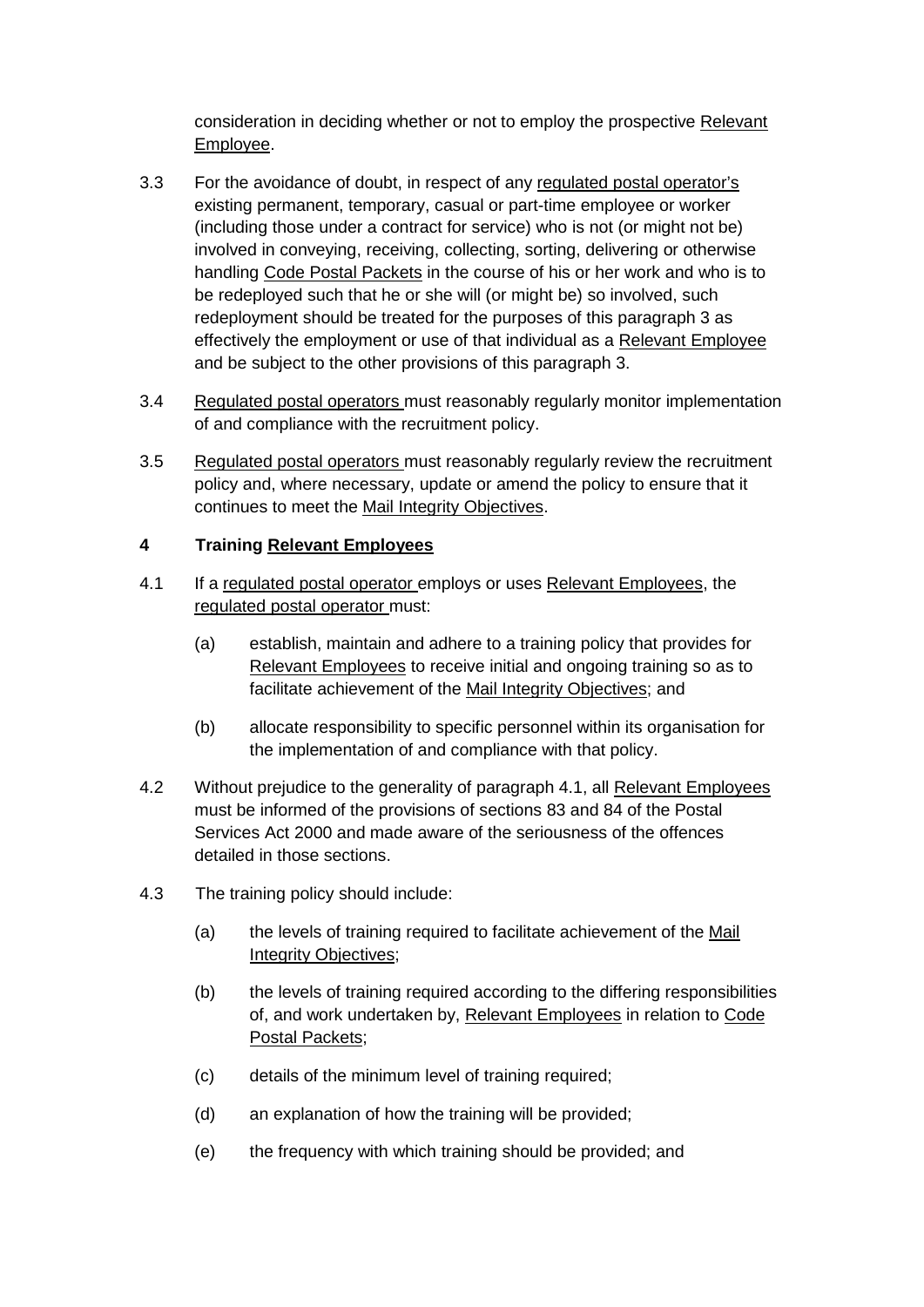- (f) details of how training is to be given, recorded and monitored.
- 4.4 Regulated postal operators must reasonably regularly monitor implementation of and compliance with the training policy.
- 4.5 Regulated postal operators must reasonably regularly review the training policy and, where necessary, update or amend the policy to ensure that it continues to meet the Mail Integrity Objectives.

# **5 Disciplinary Procedures**

- 5.1 If a regulated postal operator employs or uses Relevant Employees, the regulated postal operator must:
	- (a) make Relevant Employees aware of the standards of conduct in relation to facilitating achievement of the Mail Integrity Objectives the regulated postal operator requires Relevant Employees to meet; and
	- (b) establish, maintain and adhere to a disciplinary policy in relation to the treatment of Relevant Employees who fail to meet the standards of conduct expected of them.
- 5.2 The standards of conduct and disciplinary policy should be such as to facilitate achievement of the Mail Integrity Objectives.
- 5.3 Regulated postal operators must allocate responsibility to specific personnel within their organisations for:
	- (a) making Relevant Employees aware of the standards of conduct expected of them; and
	- (b) the implementation of and compliance with the disciplinary policy.
- 5.4 The disciplinary policy should include:
	- (a) an explanation of what constitutes a failure to meet the standards of conduct and the action to be taken in relation to any failures;
	- (b) an explanation of how the regulated postal operator ensures that all Relevant Employees understand when a failure to meet the standards of conduct might also constitute a criminal offence and how this will be dealt with;
	- (c) provision for appropriate records to be maintained detailing any action taken against Relevant Employees for failure to meet the standards of conduct; and
	- (d) a process to identify consistent failure to meet the relevant standards of conduct and the taking of appropriate remedial action.
- 5.5 Regulated postal operators must reasonably regularly monitor implementation of and compliance with the: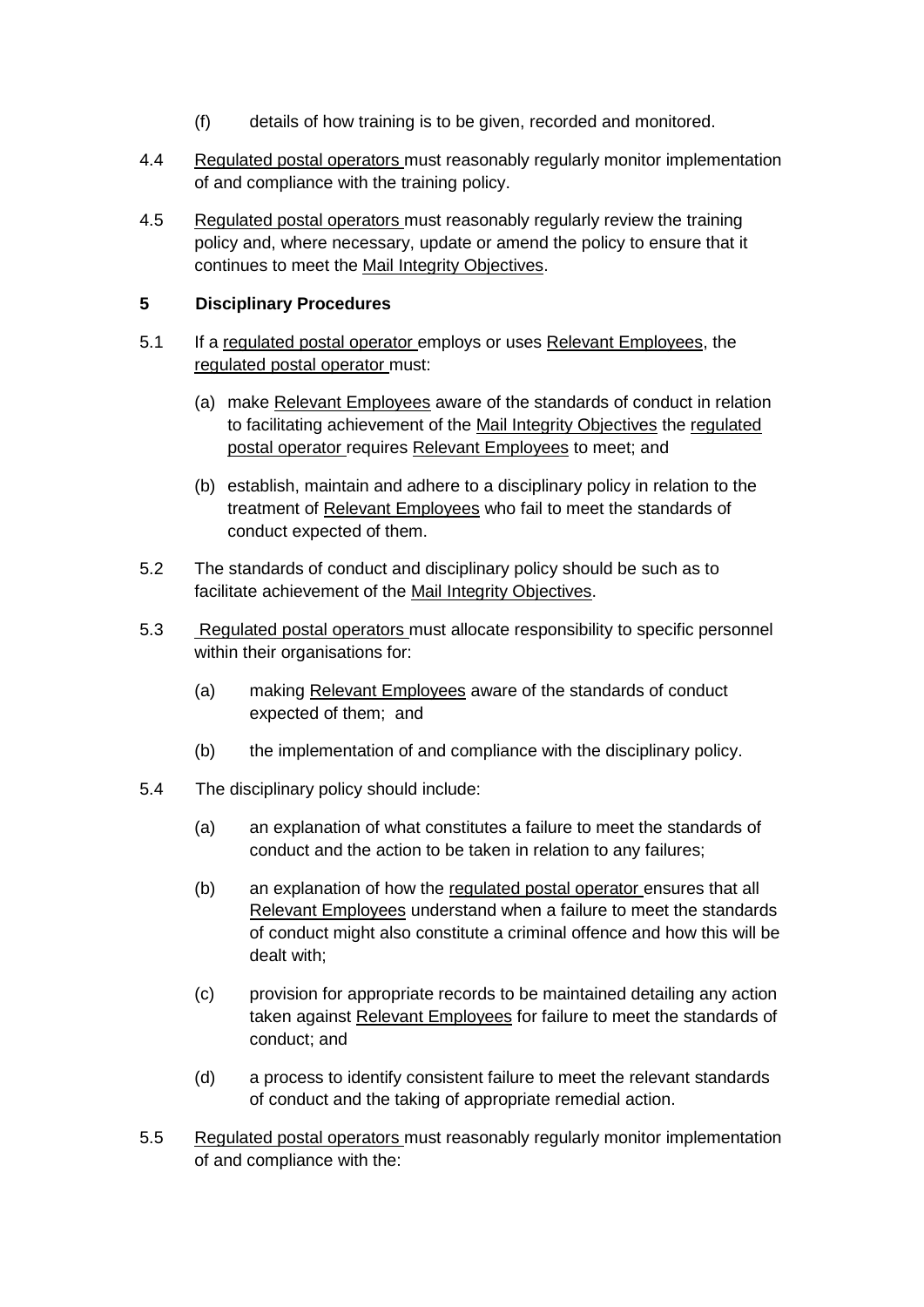- (a) standards of conduct; and
- (b) disciplinary policy.
- 5.6 Regulated postal operators must reasonably regularly review the:
	- (a) standards of conduct; and
	- (b) disciplinary policy

and, where necessary, update or amend the standards of conduct or disciplinary policy, as the case may be, to ensure that they continue to meet the Mail Integrity Objectives.

# **6 Security of Mail**

- 6.1 Notwithstanding the other requirements of this Code, regulated postal operators must establish, maintain and adhere to such other policies and procedures as may reasonably be necessary to facilitate achievement of the Mail Integrity Objectives, in particular in relation to the security of relevant premises, and the use of vehicles and equipment in the collection, conveyance or delivery of Code Postal Packets.
- 6.2 Regulated postal operators must allocate responsibility to specific personnel within their organisations for the implementation of and compliance with the policies and procedures specified in paragraph 6.1.
- 6.3 The policies and procedures should include:
	- (a) regular risk assessment;
	- (b) the maintenance of records so that regulated postal operators can identify, as far as is reasonably practicable, which Relevant Employees were responsible for the conveyance, receipt, collection, sortation, delivery or handling of specific Code Postal Packets that have been interfered with; and
	- (c) the measures to be taken, including monitoring, to prevent or detect loss or theft of, damage to, or interference with, Code Postal Packets from or at premises, vehicles or equipment.
- 6.4 Regulated postal operators must reasonably regularly review the policies and procedures and, where necessary, update or amend those policies and procedures to ensure that they continue to meet the Mail Integrity Objectives.

# **7 Information and Reporting Requirements**

- 7.1 All incidents of loss or theft of, damage to, or interference with Code Postal Packets must be recorded in reasonable detail.
- 7.2 Without prejudice to the generality of paragraph 7.1, information to be recorded in relation to Serious Incidents includes: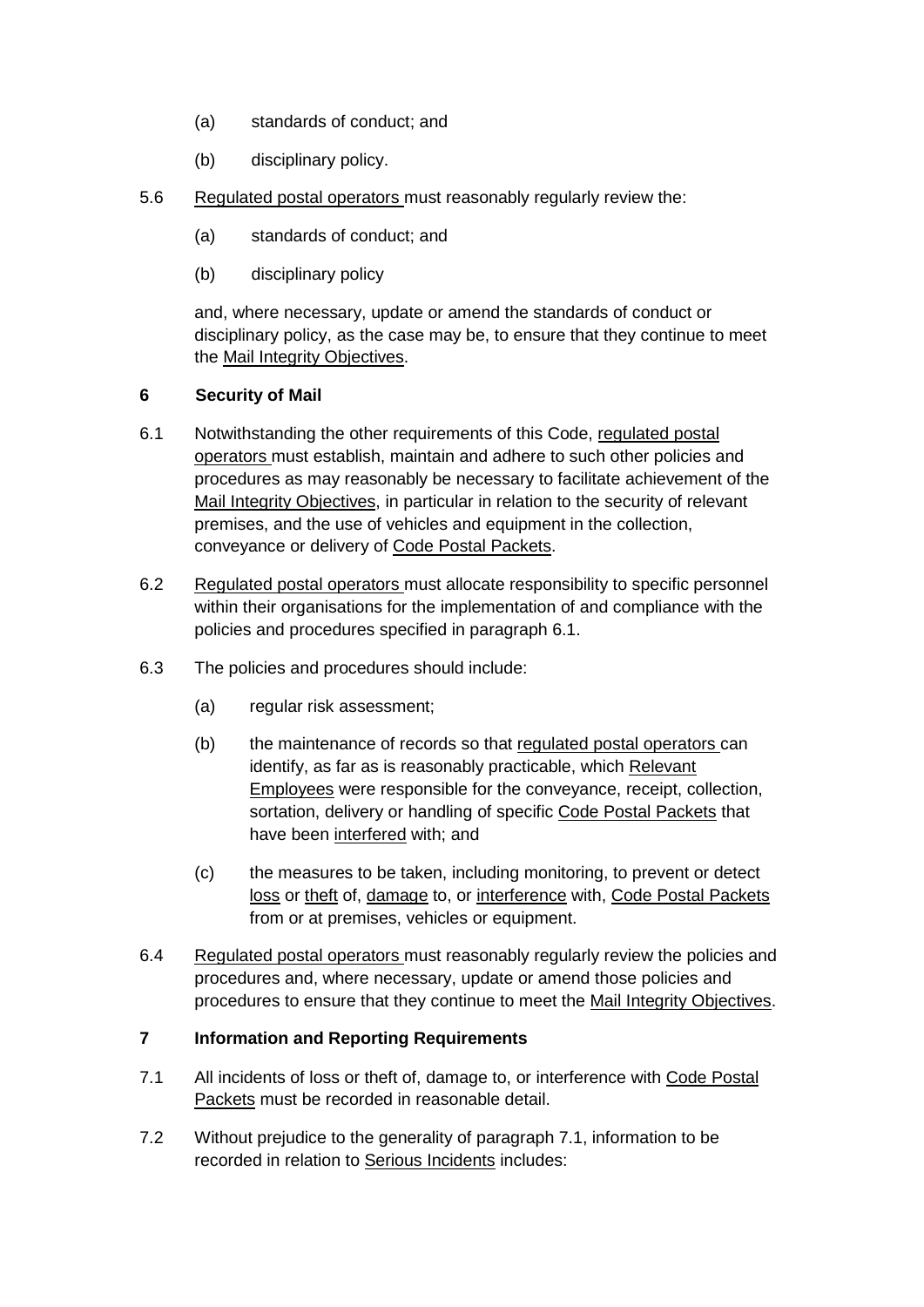- (a) the date, time and place of the incident;
- (b) the number of (or where the precise number is not known, a reasonable estimate of the number of) Code Postal Packets the subject of the incident;
- (c) as far as is reasonably practicable, the Relevant Employees involved in the conveyance, receipt, collection, sortation, delivery or handling, as the case may be, of the Code Postal Packets the subject of the incident; and
- (d) any other particulars relating to the incident which it would be reasonable to record, including the factual circumstances in which the incident occurred.
- 7.3 Incidents which constitute Serious Incidents (together with details of the date, time and place of the incident and the number of, or a reasonable estimate of the number of, Code Postal Packets the subject of the incident) are to be reported to OFCOM as soon as reasonably practicable and, in any event, within 48 hours of the regulated postal operator becoming aware of their occurrence. The information required to be recorded in accordance with paragraphs 7.2(c) and 7.2(d) and any other information in relation to the incident that OFCOM may require should be reported to OFCOM as soon as reasonably practicable.
- 7.4 In respect of each period of three months in any year (each year ending on 31 March), each regulated postal operator must submit to OFCOM (as soon as reasonably practicable, and in any event within 28 days, after the end of each such period) a report detailing any prosecutions which that regulated postal operator has instigated in the relevant period and provide such information in relation to any relevant incident and prosecution that OFCOM may require.
- 7.5 Regulated postal operators must reasonably regularly review the information recorded under this paragraph 7 with a view to identifying any trends, patterns or other notable features (such as above average incident levels at certain premises).
- 7.6 Regulated postal operators must submit to OFCOM and the Council annual reports not later than 3 months from the end of the year (being 31 March) to which those reports relate, which include:
	- (a) the number of (or where precise numbers are not known, reasonable estimates of the numbers of) Code Postal Packets during the relevant year which were lost, stolen, damaged or interfered with; and
	- (b) details of any trends, patterns or other notable features (such as above average incident levels at certain premises) in relation to the incidence of loss or theft of, damage to, or interference with, Code Postal Packets.

For the purposes of these reports, the references to "lost" and "loss" exclude items that are delivered after 15 working days of their due day of delivery and